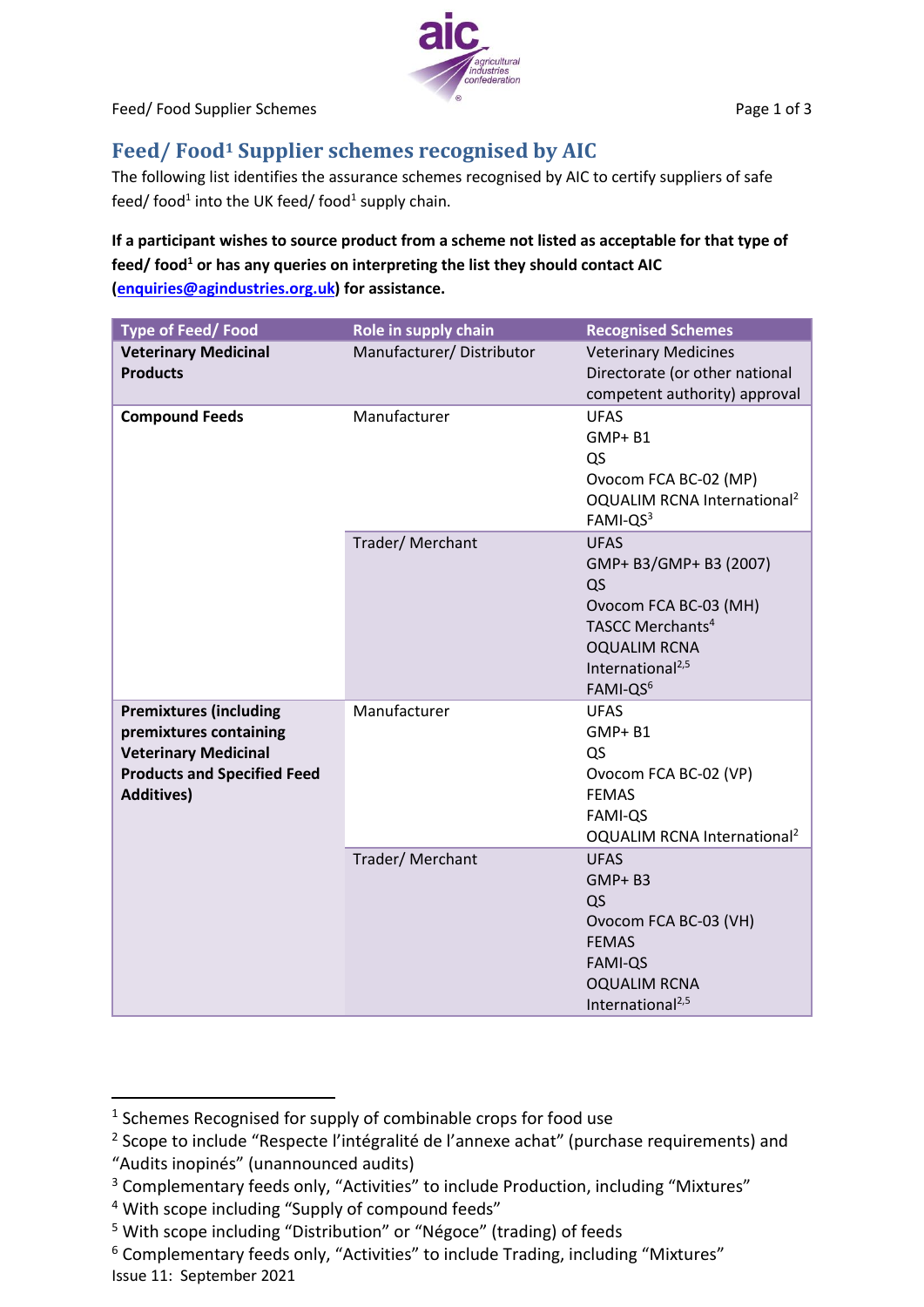industries<br>confederation

Feed/ Food Supplier Schemes **Page 2 of 3** and 2 of 3

| <b>Type of Feed/Food</b> | Role in supply chain   | <b>Recognised Schemes</b>                                                                                                                                                                                                                                                                                     |
|--------------------------|------------------------|---------------------------------------------------------------------------------------------------------------------------------------------------------------------------------------------------------------------------------------------------------------------------------------------------------------|
| <b>Feed Additives</b>    | Manufacturer/ Producer | <b>FEMAS</b><br>GMP+ B1/GMP+ B2 (2010)<br>Ovocom FCA BC-02 (TP)<br><b>FAMI-QS</b><br>QS                                                                                                                                                                                                                       |
|                          | Trader/Merchant        | <b>FEMAS</b><br>UFAS <sup>7</sup><br>GMP+ B3/GMP+ B3 (2007)<br>Ovocom FCA BC-03 (TH)<br><b>FAMI-QS</b><br>QS<br><b>OQUALIM RCNA</b><br>International <sup>2,5</sup>                                                                                                                                           |
| <b>Feed Materials</b>    | Manufacturer/ Producer | <b>FEMAS</b><br>$GMP + B1$<br>$GMP + B2$<br>Ovocom FCA BC-02 (GP)<br>Q <sub>S</sub><br>EFISC-GTP<br><b>BRC Global Standards Food</b><br>Safety <sup>8,9</sup><br>FSSC220008,9<br><b>GFSI Benchmarked Food</b><br>Schemes <sup>8,9,10</sup><br>SALSA <sup>8,9</sup><br>OQUALIM RCNA International <sup>2</sup> |
|                          | Trader/Merchant        | <b>FEMAS</b><br>UFAS <sup>7</sup><br>TASCC Merchants <sup>7</sup><br>$GMP + B3$<br>Ovocom FCA BC-03 (GH)<br>QS<br>EFISC-GTP<br><b>OQUALIM RCNA</b><br>International <sup>2,5</sup>                                                                                                                            |
| <b>Brewers' Grains</b>   | Producer               | BFBi Feed Assurance Scheme <sup>11</sup>                                                                                                                                                                                                                                                                      |

<sup>7</sup> With scope including "Supply of Feed Ingredients"

<sup>&</sup>lt;sup>8</sup> Only for feed materials which are produced for human consumption. This does not include co-products or surplus/ downgraded food.

 $9$  Feed materials produced in accordance with note<sup>8</sup> above may be purchased from nonassured merchants as long as the goods are packaged, and any storage operated by the supplier is audited by the purchaser/ AIC scheme participant.

<sup>&</sup>lt;sup>10</sup> For up to date GFSI benchmarked scheme list visit [https://mygfsi.com/how-to](https://mygfsi.com/how-to-implement/recognition/)[implement/recognition/](https://mygfsi.com/how-to-implement/recognition/)

Issue 11: September 2021  $\overline{11}$  Participants in Bands 6 and 7 only.